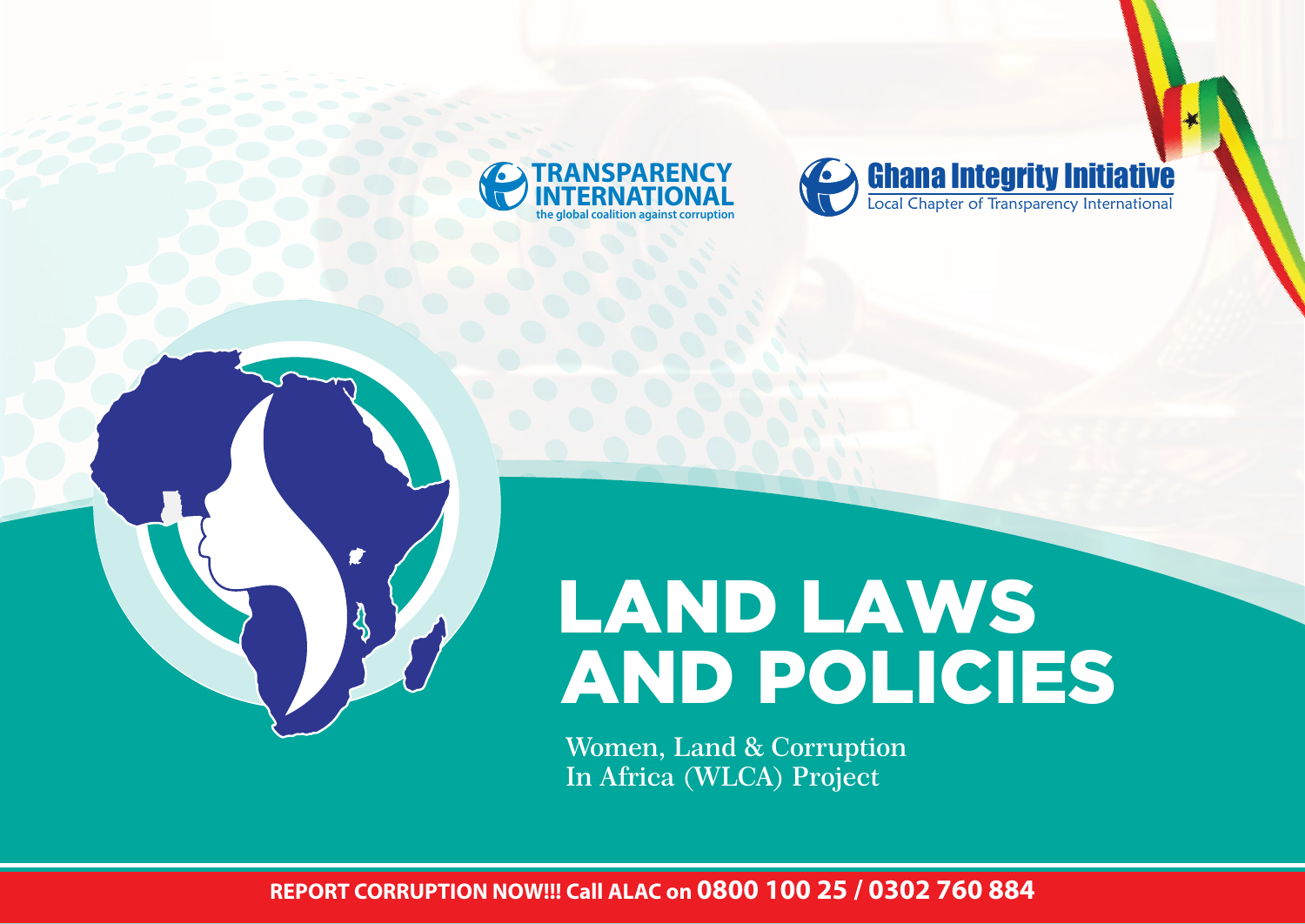# WOMEN LAND AND CORRUPTION IN AFRICA (WLCA) PROJECT

The WLCA project with funding support from Friends of Transparency International (TI) is a project being implemented by TI chapters in Zimbabwe, Ghana and Uganda and coordinated by TI Secretariat (TIS) in Berlin.

#### **Introduction**

In Africa, a large portion of arable land is in tenure by small-scale farmers – often women. Vast areas of savannah and semi-desert land are in tenure by pastoralists and indigenous communities. Each land deal – whether transparent or opaque – deprives customary land users of two of their most relevant

resources: water and land. Unfortunately, the results are often poverty and hunger. Approximately one in five people around the world, report that they have paid a bribe for land services during the last year; in Africa, almost every second client of land administration services was affected. At the same time, land investors seem to specifically target countries with weak governance.

### **Background**

The main purpose of Transparency International's (TI) "Women Land & Corruption in Africa" (WLCA) project is to link with other civil society organizations and institutions concerned with women, land governance, and together, generate and share relevant data and information on corruption in the land sector, as well as its trends, nature, and existing strategies and mechanisms that are utilized to combat it. The project is aimed at understanding the issue of corruption as it impacts land rights of women in Sub-Saharan Africa, specifically Ghana, Uganda, and Zimbabwe, and bringing this issue to the top of the agenda of national, regional and international land governance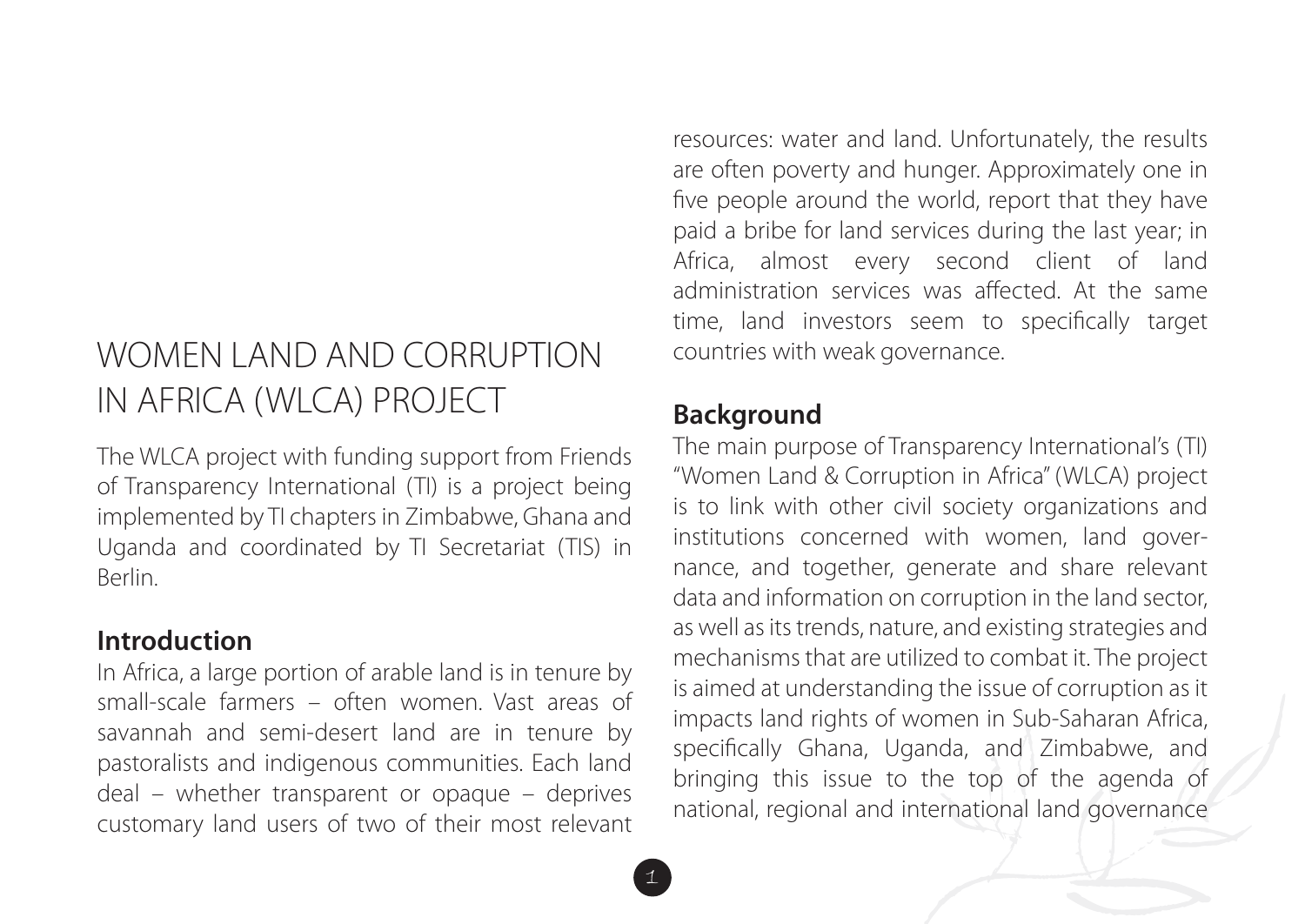discussions and projects. To achieve this, TI will first conduct research on corruption in land administration and land deals in the target countries. Then, based on this research, TI will network and advocate for recognition and integration of women's land rights and related anti-corruption activities in development and governance.

The overall goal of Transparency International's "Women Land & Corruption in Africa" project is to contribute to improved livelihoods of men and women of all generations adversely affected by corrupt practices in land administration and land deals, and thereby to enhanced security of tenure, as well as to equitable and fair access to land and water, and ultimately to sustainable and inclusive development and growth.

#### The project intends;

- 1. To increase the understanding on the issue of women, land and corruption
- 2. To leverage the discussion and recognition of corruption issues effecting women in their access

 to, use of and control over land at national, regional and international forums

3. To enhance the capacity to design and implement projects which respond to women's concern about corruption in land administration and land deals



Mrs. Addah, Programmes Manager - GII delivering an opening address at the Women, Land and Corruption Risk Assessment training in Accra

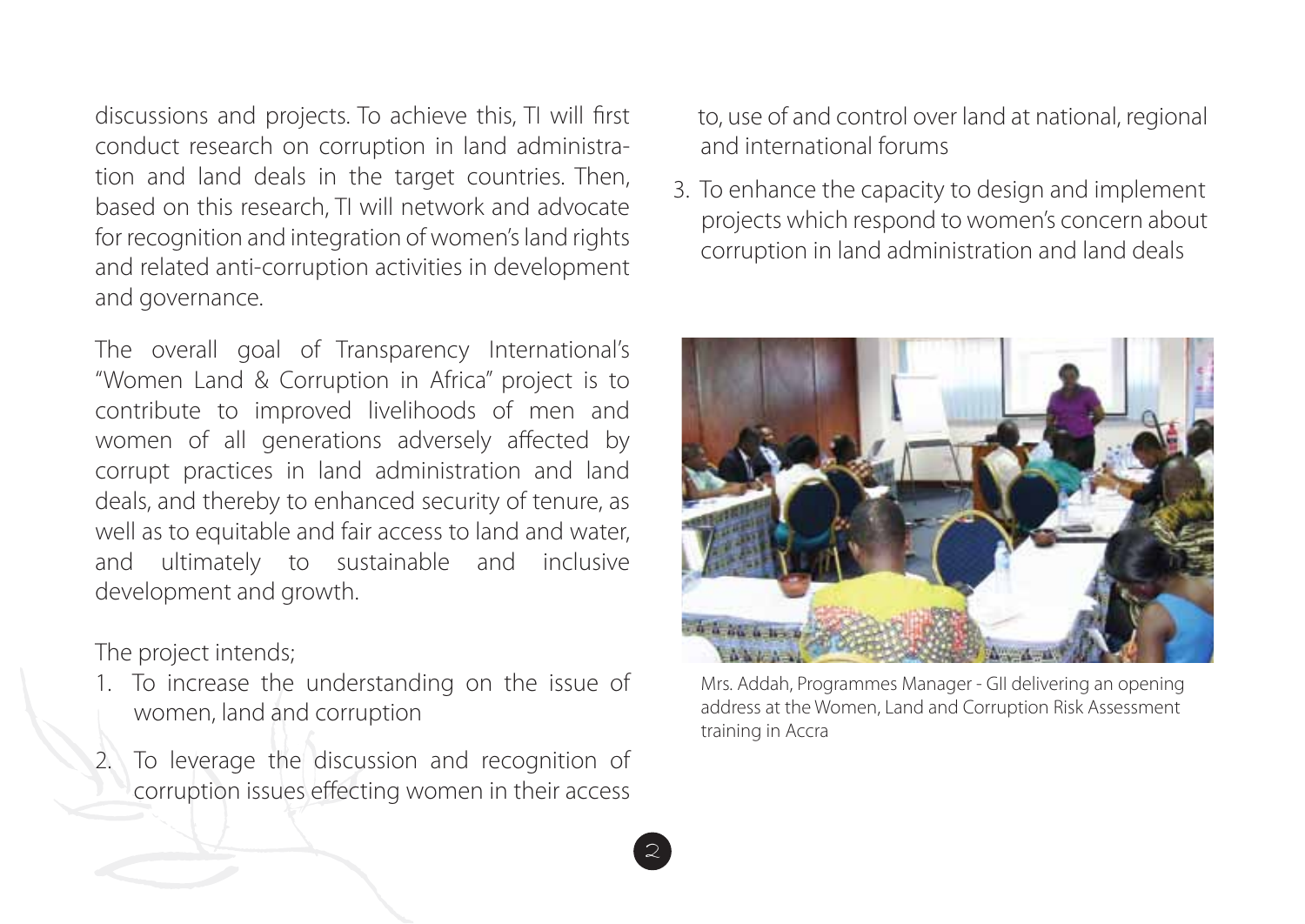# PROCEDURE TO ACQUIRE AND REGISTER LAND UNDER THE VARIOUS TYPES OF LAND OWNERSHIP IN GHANA

#### **INDIVIDUAL / PRIVATE LANDS**

Registration Procedures

- 1. Applicant/developer negotiates with the actual owner concerned for the land.
- 2. Three copies of the document executed between the actual owner and the applicant to be submit ted to Lands commission
- 3. A solicitor of the Supreme Court (i.e. a practicing lawyer) must sign the back of each copy with his stamp duly affixed.
- 4. Each copy of the document must have a site plan attached. Two extra site plans, making five (5) in all must accompany the documents.
- 5. The back of the site plans are to be endorsed by both the actual owner lessor/vendor and the applicant (lessee)/buyer.
- 6. Each site plan is to be certified by the stamps of a licensed surveyor and the Regional surveyor and duly dated.
- 7. At least two principal Elders of the stool (with status) must sign as witnesses.
- 8. The witnesses of the applicant (lessee) /buyer must write full names, provide addresses and signature.
- 9. Documents submitted to lands commission.
- 10. Processing and registration fees paid.
- 11. Documents processed at Lands commission.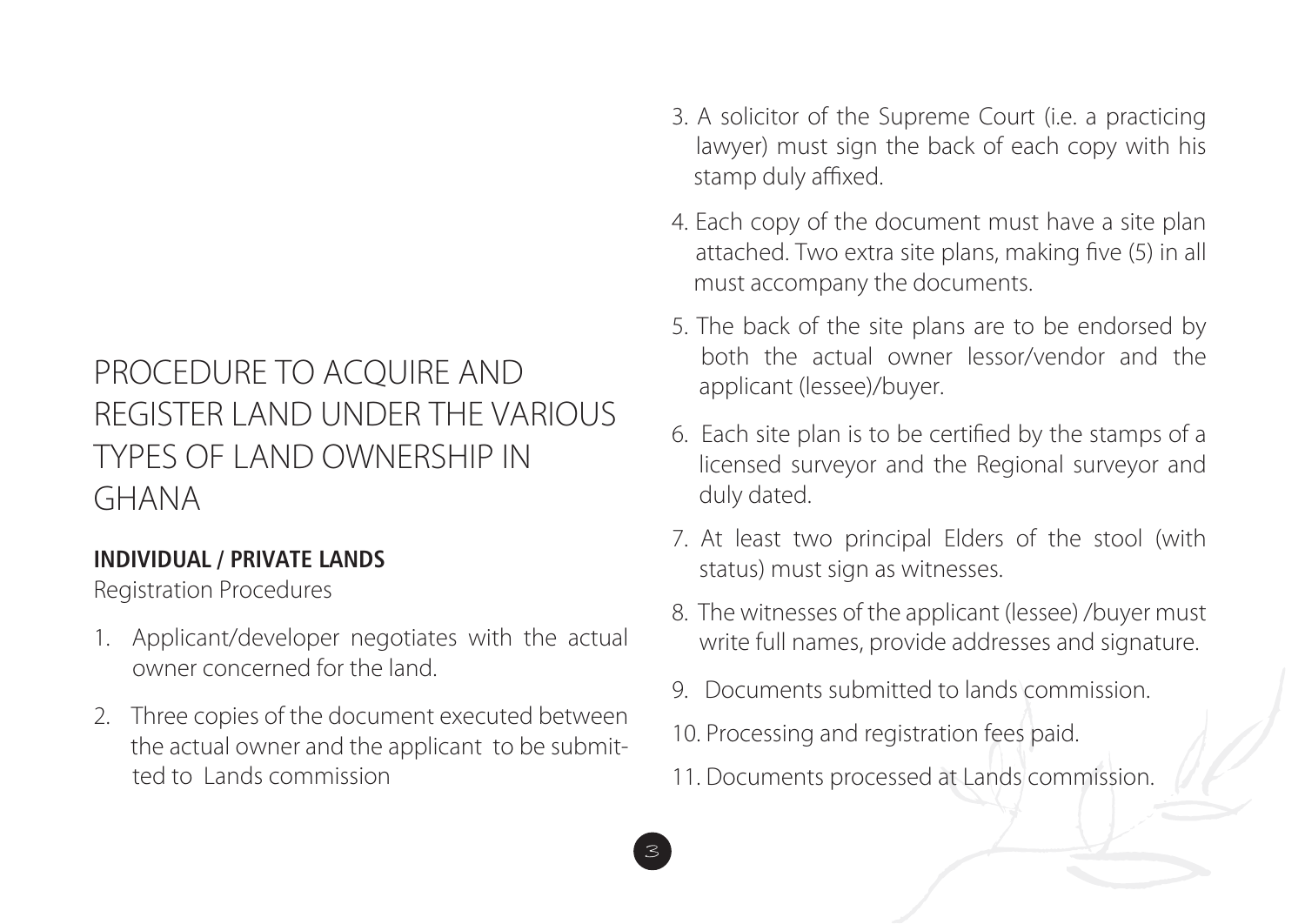- 12. Documents released for stamping at land valua tion Board.
- 13. Applicant obtains Tax Clearance Certificate at Internal Revenue Service.
- 14. Document registered at Deeds Registry at Lands commission.
- 15. Original copy released to Applicant.



*Source:* http://www.ceylontoday.lk/resizer/news-images/550/330/FFFFFF/78181\_cartoon.jpg

#### **STOOL/ SKIN LANDS**

4

Registration Procedures

- 1. Applicant/ developer negotiates with the chief concerned for the land.
- 2. Three copies of the document executed between the chief and the applicant to be submitted to Lands commission
- 3. A solicitor of the supreme court (i.e. a practicing lawyer) must sign the back of each copy with his stamp duly affixed.
- 4. Each copy of the document must have a site plan attached. Two extra site plans, making five (5) in all must accompany the documents.
- 5. The back of the site plans are to be endorsed by both the chief lessor/vendor and the applicant lessee/buyer.
- 6. Each site plan is to be certified by the stamps of a licensed surveyor and the Regional surveyor and duly dated.
- 7. At least two principal Elders of the stool (with status) must sign as witnesses.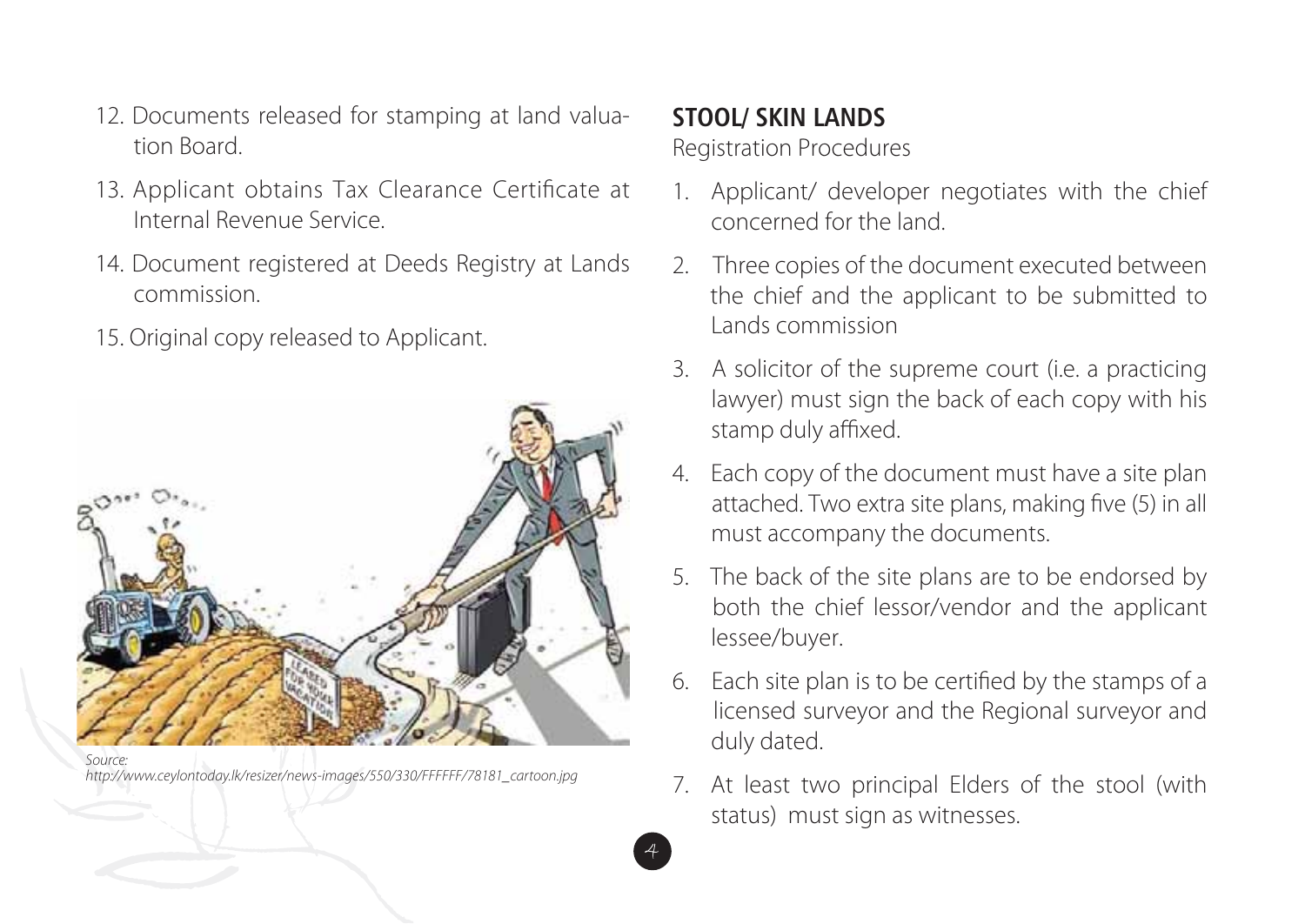- 8. The witnesses of the applicant lessee/buyer must write full names, provide addresses and signature.
- 9. Documents submitted to lands commission.
- 10. Processing and registration fees paid.
- 11. Chairman of Lands commission grants concurrence.
- 12. Documents released for stamping at land valuation Board.
- 13. Applicant obtains Tax Clearance Certificate at Internal Revenue Service.
- 14. Document registered at Deeds Registry at Lands commission.
- 15. Applicant pays first year's ground rent
- 16. Original copy of the document is released to applicant.

#### **FAMILY LANDS**

Registration Procedures

1. Applicant/ developer negotiates with the family

 Head and principal members of the family concerned for the land.

- 2. Three copies of the document executed between the family Head and principal members of the family and the applicant to be submitted to Lands commission
- 3. A solicitor of the supreme court (i.e. a practicing lawyer) must sign the back of each copy with his stamp duly affixed.
- 4. Each copy of the document must have a site plan attached. Two extra site plans, making five (5) in all must accompany the documents.
- 5. The back of the site plans are to be endorsed by both the actual owner lessor/seller and the appli cant lessee/buyer.
- 6. Each site plan is to be certified by the stamps of a licensed surveyor and the Regional surveyor and duly dated.
- 7. At least two principal Elders of the stool (with status) must sign as witnesses.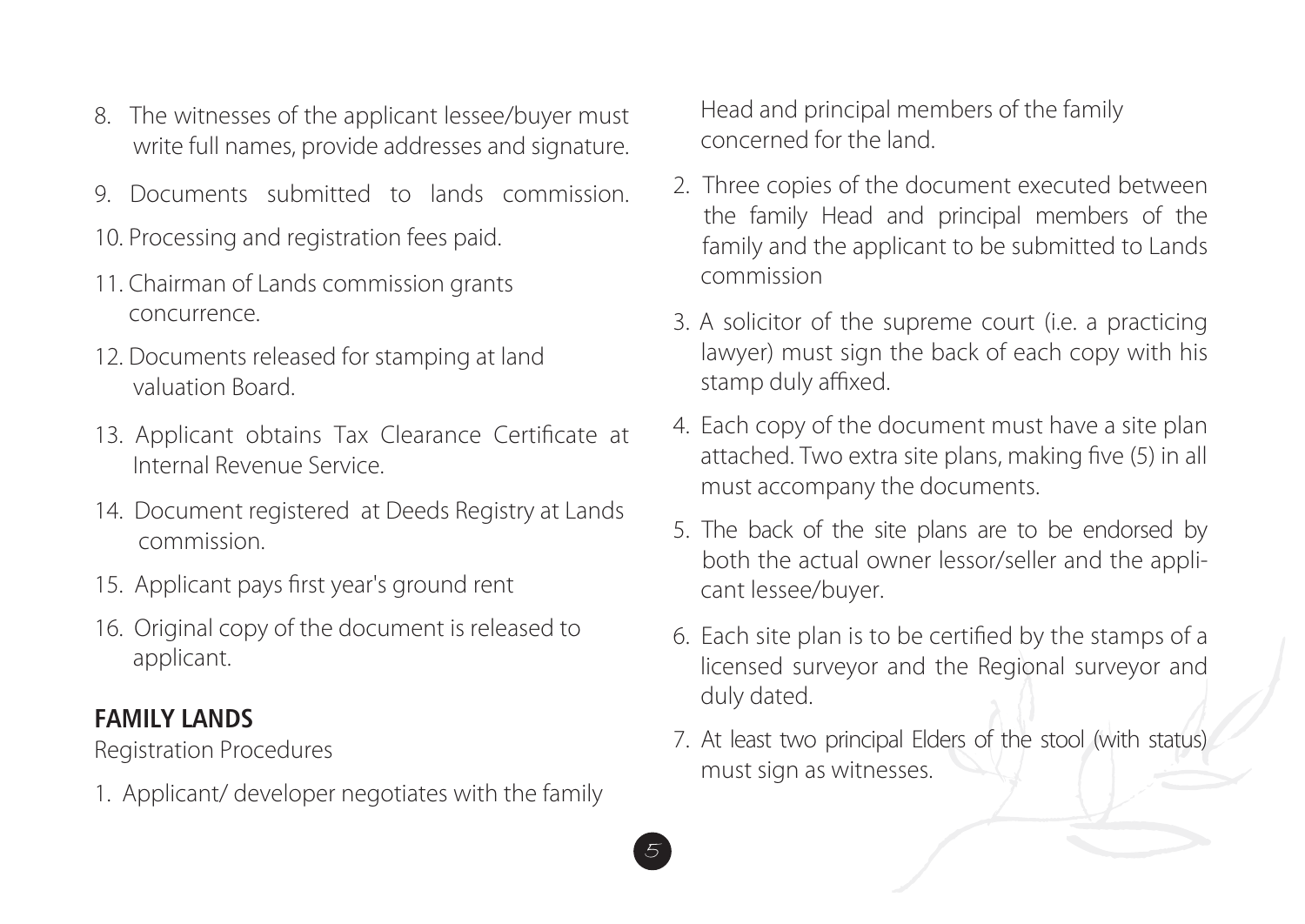- 8. The witnesses of the applicant (lessee) /buyer must write full names, provide addresses and signature.
- 9. Documents submitted to lands commission.
- 10. Processing and registration fees paid.
- 11. Documents processed at Lands commission.
- 12. Documents released for stamping at land valuation Board.
- 13. Applicant obtains Tax Clearance Certificate at Internal Revenue Service.
- 14. Document registered at Deeds Registry at Lands commission.
- 15. Original copy released to Applicant.

#### **STATE AND STOOL VESTED LANDS**

Registration Procedures

- 1. Apply to Lands Commission for plot of land
- 2. You would be invited to complete application form (form 5) and questionnaire with two (2) passport size pictures.

- 3. Lands Commission gives approval, if a plot is available.
- 4. Applicant pays requisite fees and charges
- 5. Documents prepared by the secretariat of Lands Commission
- 6. Applicant invited to to execute documents
- 7. Documents executed by Chairman of Lands Commission
- 8. Applicant pays ground rent and registration fee
- 9. Documents released for stamping at Land Valuation Board
- 10. Applicant obtains Tax Clearance Certificate at Internal Revenue Service
- 11. Document finally registered at Deeds Registry at Lands Commission
- 12. Original copy of document released to Applicant.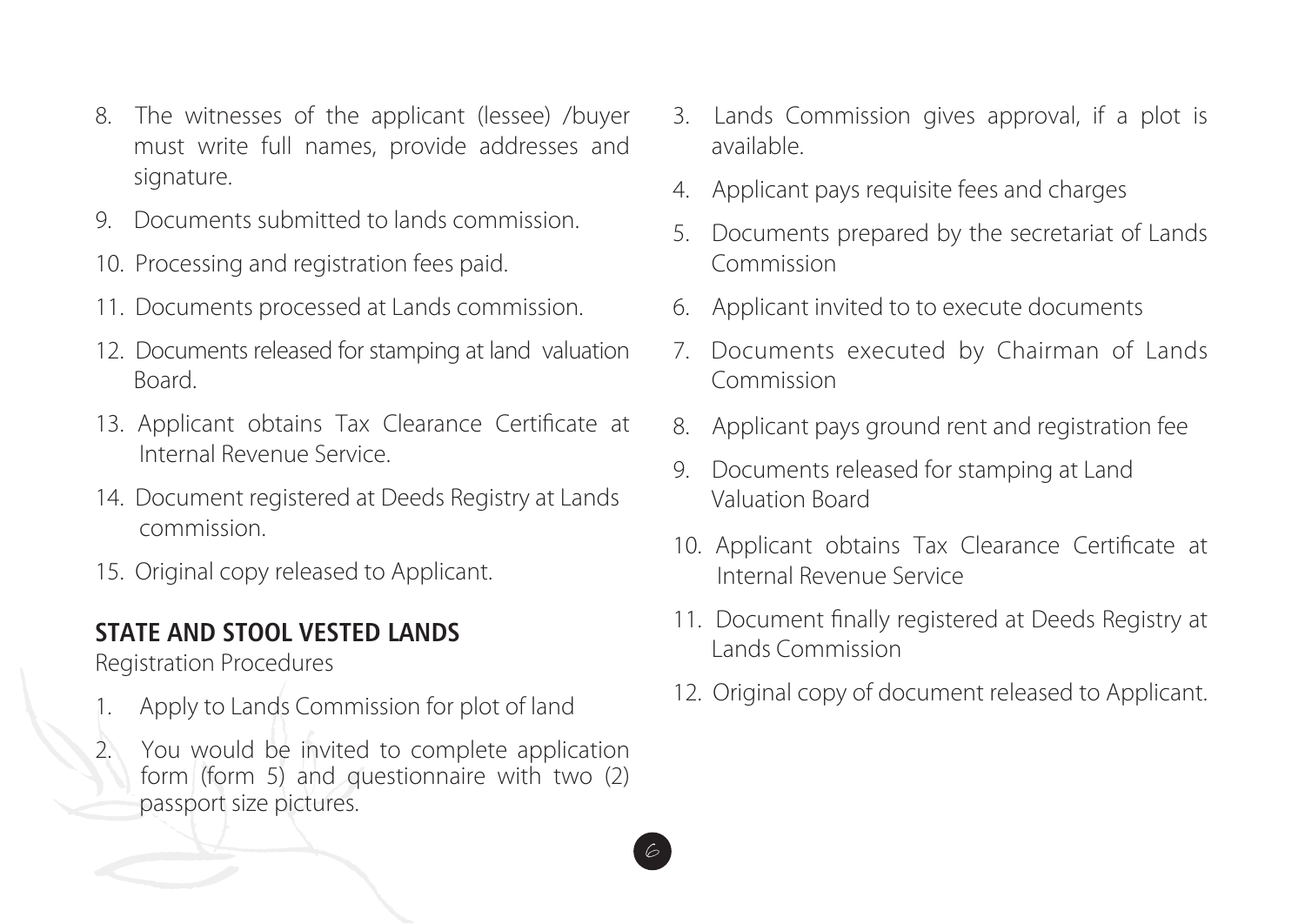#### **TYPES OF INTERESTS IN LAND**

- 1. The Allodial Title
- 2. Freehold ( Customary Or Common Law Freehold)
- 3. Leasehold
- 4. A Lesser Interest Created By Virtue Of Any Right Under Contractual Or Share-Cropping Or Other Customary Tenancy Arrangements

## **THE ALLODIAL TITLE**

This is the highest title in land recognized by law. Only traditional leaders, families or the Ghanaian government can hold such a title.

## **FREEHOLD**

#### *There are two forms of freehold title interest:*

Customary freehold: This is an interest that individuals or groups hold in a land, which is owned by a larger traditional community (the allodial owner) of which the interest holders are members or subjects. It is an interest that is transferrable to successors of the individual or sub-groups until there are no successors.

Common law freehold: Common law freehold is similar to the customary freehold. The difference, however, is that this interest can be acquired by both strangers and members of the community that owns the land. A stranger in this regard refers to a Ghanaian who is not a member of the land-owning community. It is important to note that the 1992 Constitution by article 267 (5) forbids the creation of freehold interests in stool land in Ghana.

#### **Leasehold**

A leasehold/lease is an interest in land that has a specified start and end for a period, subject to payment of annual ground rents and covenants.

There are some lesser land interest types created under contractual, share-cropping or other customary tenancy arrangements. Two very common tenancies in the Akan areas are "Abunu" and "Abusa" or "do ma yenkye." Other areas have different names for these arrangements in the local dialects.

#### **What is a lease?**

7

A lease is an interest in land, which is created to last for a fixed period. This means that every lease has a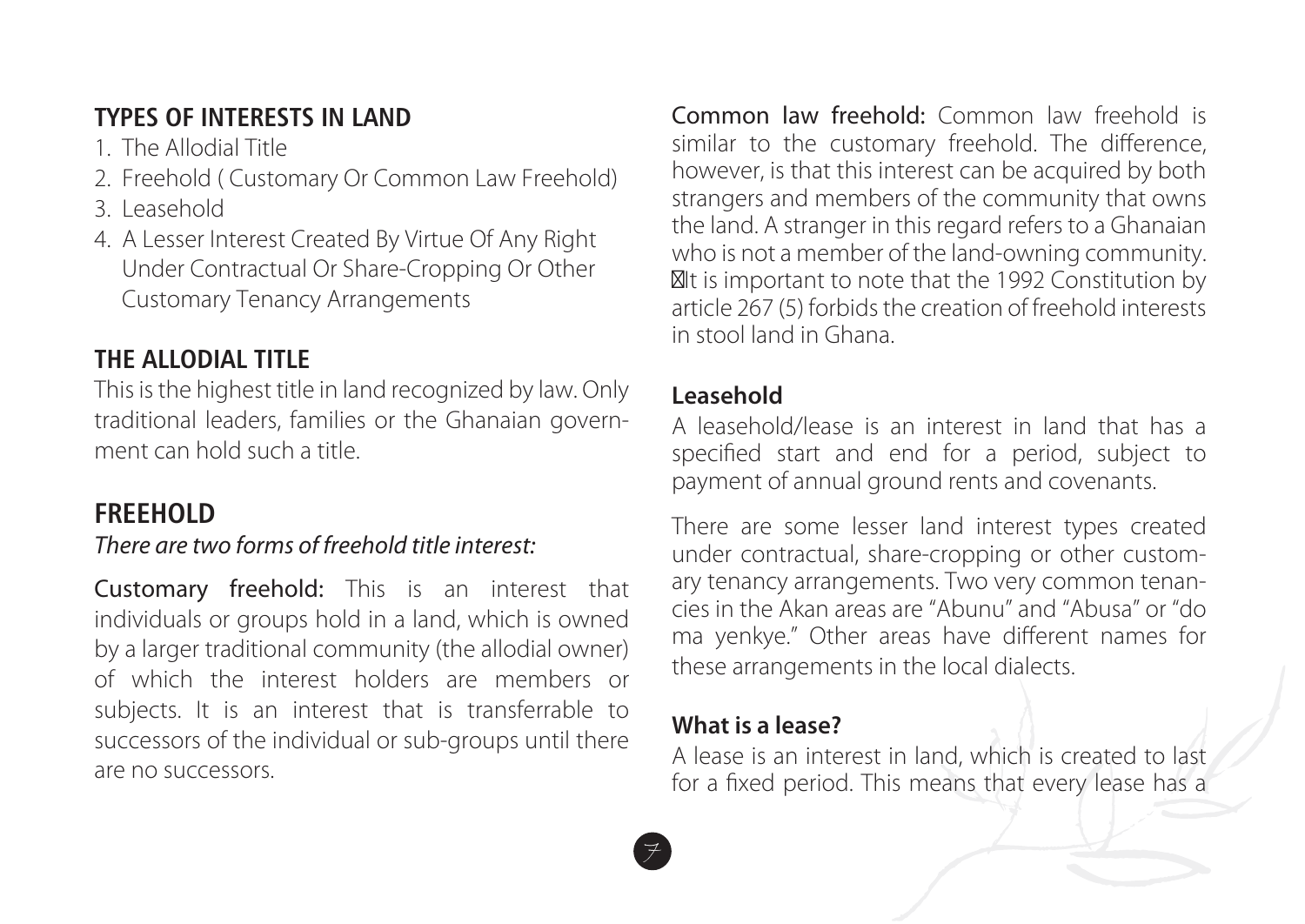specific date on which it commences and a date on which it must expire. In Ghana, a lease may be as short as one year or as long as agreed between the parties involved. The most common practice is a 99 year lease. It would be incorrect to assume that there cannot be a lease of more than 99 years in Ghana. An example of a lease longer than 99 years is Tema Development Corporation's 125 years interest in Tema lands, which commenced in the year 1956. The 1992 Constitution, in Article 266, however limits the maximum interest a non- Ghanaian can have in land to 50 years.

The person who creates a lease is known as the Lessor and the person to whom the lease is granted is known as the Lessee. A lease creates a landlord and tenant relationship between the lessor and lessee. There are certain features that characterize a lease. It must, firstly, be for a definite period, i.e. the start and end dates must never be in doubt. This implies that the lessor is entitled to repossess the leased property (and whatever is built on it if the property is land) when the lease comes to an end.

A lease must also give exclusive possession of the subject land to the lessee. In summary, a lease must include:

- Names of the parties of the agreement
- The starting date and duration of the agreement
- The specific property being leased (usually depicted by the site plan)
- Conditions for renewal or non-renewal and other covenants
- A specific consideration (a lump sum, or periodic payments, such as ground rent) for granting the use of this object.

#### **INDENTURE**

8

An indenture is a written instrument used to convey an interest in real property; thus an indenture or deed conveys legal title.

#### **ACQUIRING LEGAL TITLE**

Alienation is the act of transferring ownership, title or interest in real property from one person to another. The alienation may be voluntary (with the owner's control and consent of the owner). Voluntary alienation is done by an indenture/deed and by last will and testament. Involuntary alienation is done by descent, escheat, adverse possession and eminent domain.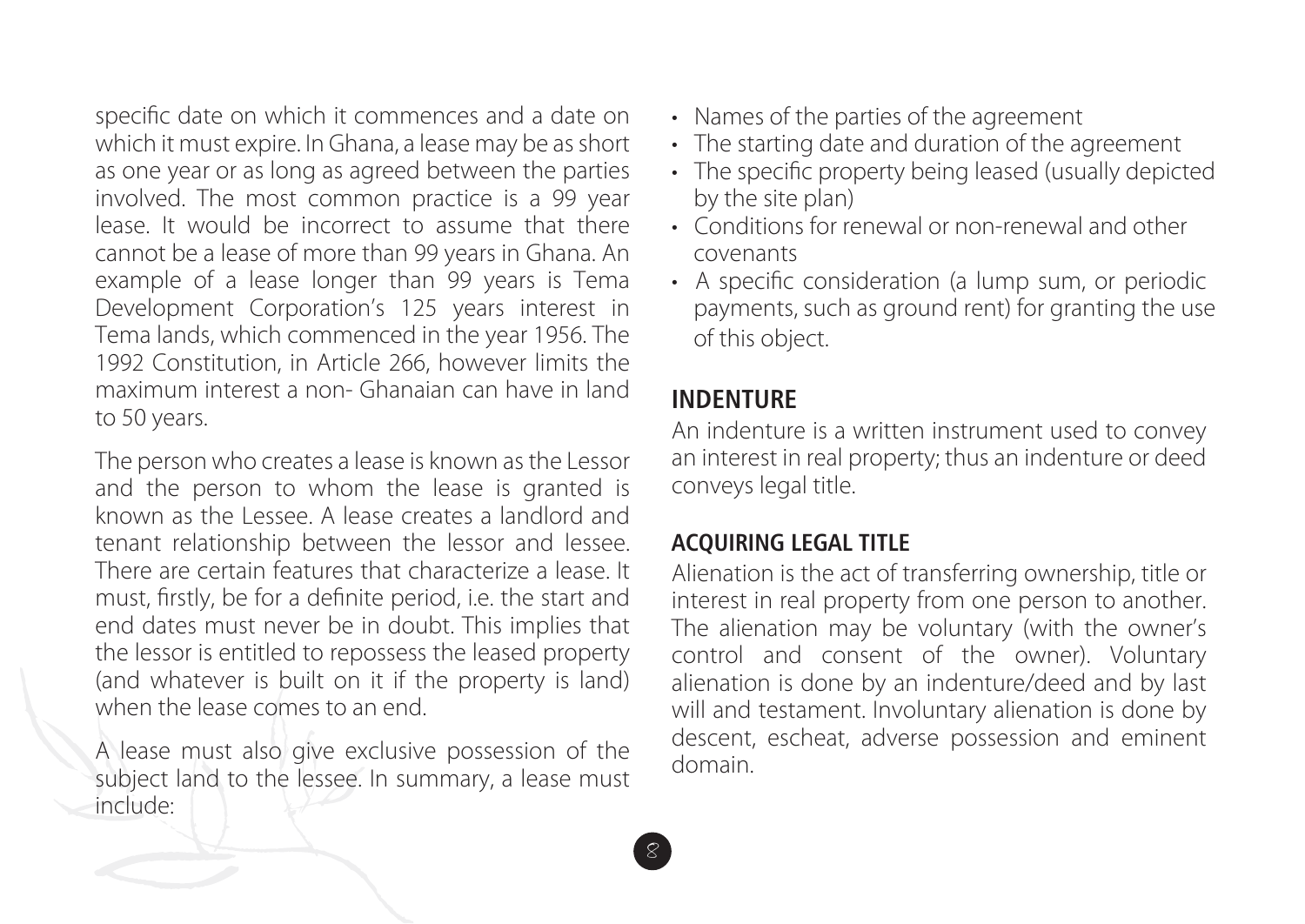#### **SITE PLAN**

It is a drawing depicting the site of a proposed or existing project. Some of the key elements of a Site Plan are property boundaries, land topography, vegetation, proposed and/or existing structures, easements, wells, and roadways.

#### **CONVEYANCING**

A legal process whereby the ownership of land or an interest in land is transferred from one person to another so that the land or the interest therein becomes vested in that other person

#### **LANDS COMMISSION**

Requirements for Land Registration *(State Land) State Land Second Transaction*

- 1. Date of instrument
- 2. Nature of instrument
- 3. Particulars of parties (telephone numbers and email address)
- 4. Signature of parties/witnesses/deponent
- 5. Jurat (where parties are illiterate)
- 6. Stamp duty
- 7. Oath of proof
- 8. Solicitor's Stamp
- 9. Supporting documents/recited documents
- 10. Approved plan
- 11. Consent for subsidiary transactions
- 12. Endorsement of site plans by both parties
- 13. Forms of identification for owner and/or agent (national ID, Passport e.t.c)
- 14. Site plan should Pre-date document
- 15. Check schedule against site plan

## **LANDS COMMISSION**

Requirements for Land Registration *(State Land) State Land Second Transaction (Assignment/Sub-Lease)*

- 1. Date of instrument
- 2. Nature of instrument
- 3. Particulars of parties (telephone numbers and email address)
- 4. Signature of parties/witnesses/deponent
- 5. Jurat (where parties are illiterate)
- 6. Stamp duty
- 7. Oath of proof
- 8. Solicitor's Stamp
- 9. Supporting documents/recited documents
- 10. Approved plan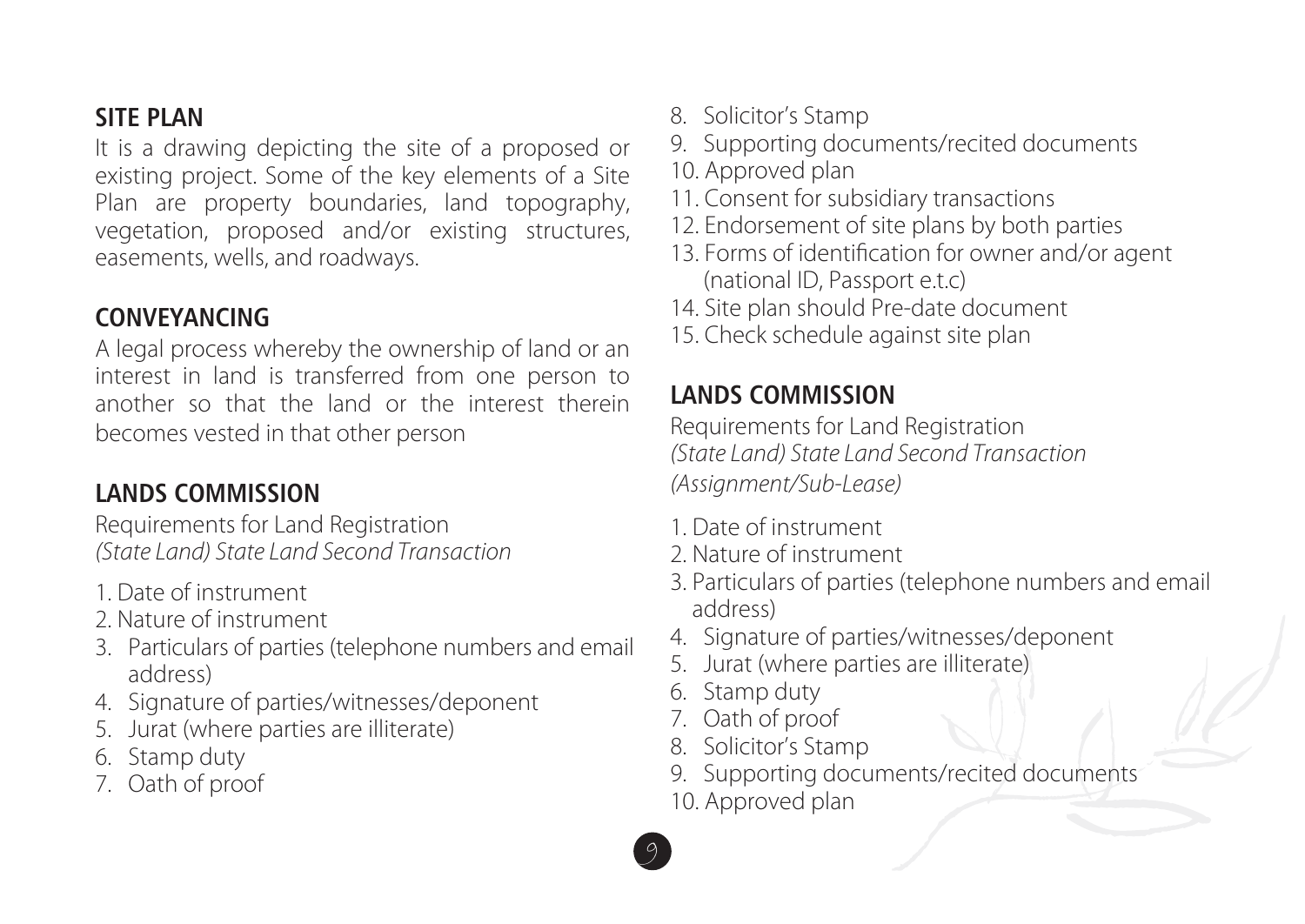- 11. Consent for subsidiary transactions
- 12. Endorsement of site plans by both parties
- 13. Forms of identification for owner and/or agent (national ID, Passport e.t.c)
- 14. Site plan should Pre-date document
- 15. Check schedule against site plan

## **LANDS COMMISSION**

Requirements for Land Registration *(Deeds Registration)*

- 1. Date of instrument
- 2. Nature of instrument
- 3. Particulars of parties (telephone numbers and email address)
- 4. Signature of parties
- 5. Accredited signatories
- 6. Stamp duty
- 7. Signature of parties/witnesses/deponent
- 8. Oath of proof
- 9. Solicitor's Stamp
- 10. Supporting documents/recited documents
- 11. Approved plan
- 12. Endorsement of site plans by both parties
- 13. Consent/concurrence (state lands and stool lands)
- 14. Check schedule against site plan

15. Planning Approval for concurrence (to be cross checked with planning authorities)

### **LANDS COMMISSION**

Requirements for Land Registration *(Stool Land) Stool Land Second Transaction (Assignment/Sub-Lease)*

- 1. Date of instrument
- 2. Nature of instrument
- 3. Particulars of parties (telephone numbers and email address)
- 4. Signature of parties/witnesses/deponent
- 5. Jurat (where parties are illiterate)
- 6. Stamp duty
- 7. Oath of proof
- 8. Solicitor's Stamp
- 9. Supporting documents/recited documents (the most recent transfer is of importance)
- 10. Approved plan

- 11. Consent for subsidiary transactions
- 12. Endorsement of site plans by both parties
- 13. Forms of identification for owner and/or agent (national ID, Passport e.t.c)
- 14. Site plan should Pre-date document
- 15. Check schedule against site plan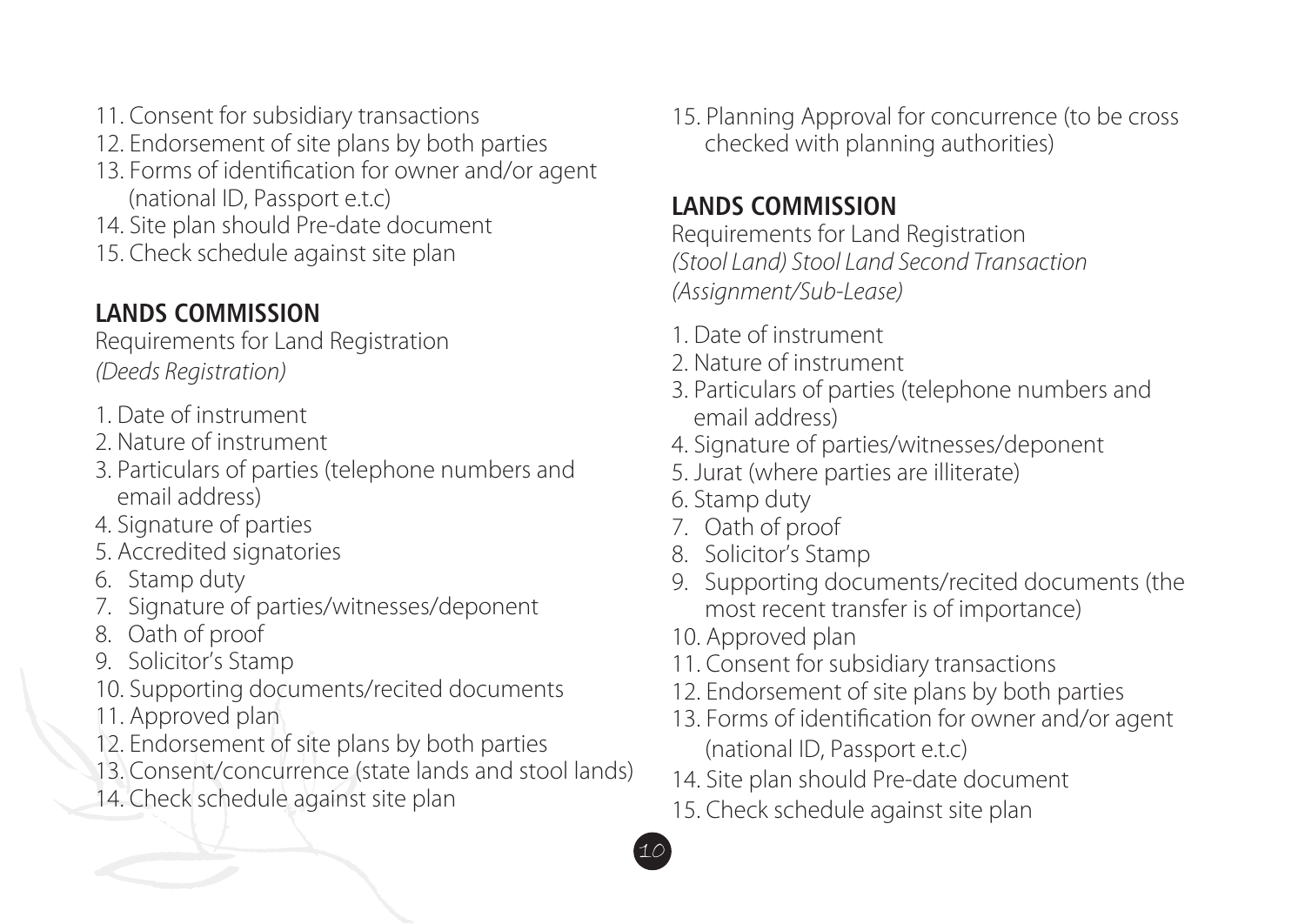### **LANDS COMMISSION**

Requirements for Land Registration First Registration *Title Registration/Certification)* 

- 1. Date of instrument
- 2. Nature of instrument
- 3. Particulars of parties (telephone numbers and email address)
- 4. Signature of parties/witnesses/deponent
- 5. Jurat (where parties are illiterate)
- 6. Stamp duty
- 7. Oath of proof
- 8. Solicitor's Stamp
- 9. Supporting documents/recited documents
- 10. Approved plan
- 11. Consent for subsidiary transactions
- 12. Endorsement of site plans by both parties
- 13. Forms of identification for owner and/or agent (national ID, Passport etc.)
- 14. Site plan should Pre-date document
- 15. Check schedule against site plan.

#### **LANDS COMMISSION**

Requirements for Land Registration (Stamp Duty) *Stamping Process*

- 1. Identify the type of document (Lease, Sub-Lease, Assignment, Gift, Conveyance, Surrender, Variation, Declaration, Vesting Assent, Tenancy Agreement, Mortgages)
- 2. Check Customer's purpose for stamping
- 3. Check date of document
- 4. Check names of parties and addresses
- 5. Check consideration / Rent / Term / commencement date
- 6. Job No. from SMD
- 7. Check site plan against schedule;
	- Name of Owner in Document and Site Plan
	- Land Size
	- Dimensions
	- Licensed Surveyor and Director of Survey's  *Signatures and date*
	- Location of Property
- 8. Check the extra Site Plan
- 9. Whether the back of the site plan has been signed by the parties
- 10. Signatures of parties and Witnesses a) Jurat
- 11. Check Solicitor's Seal
- 12. Solicitor (In Good Standing)
- 13. Check Oath of Proof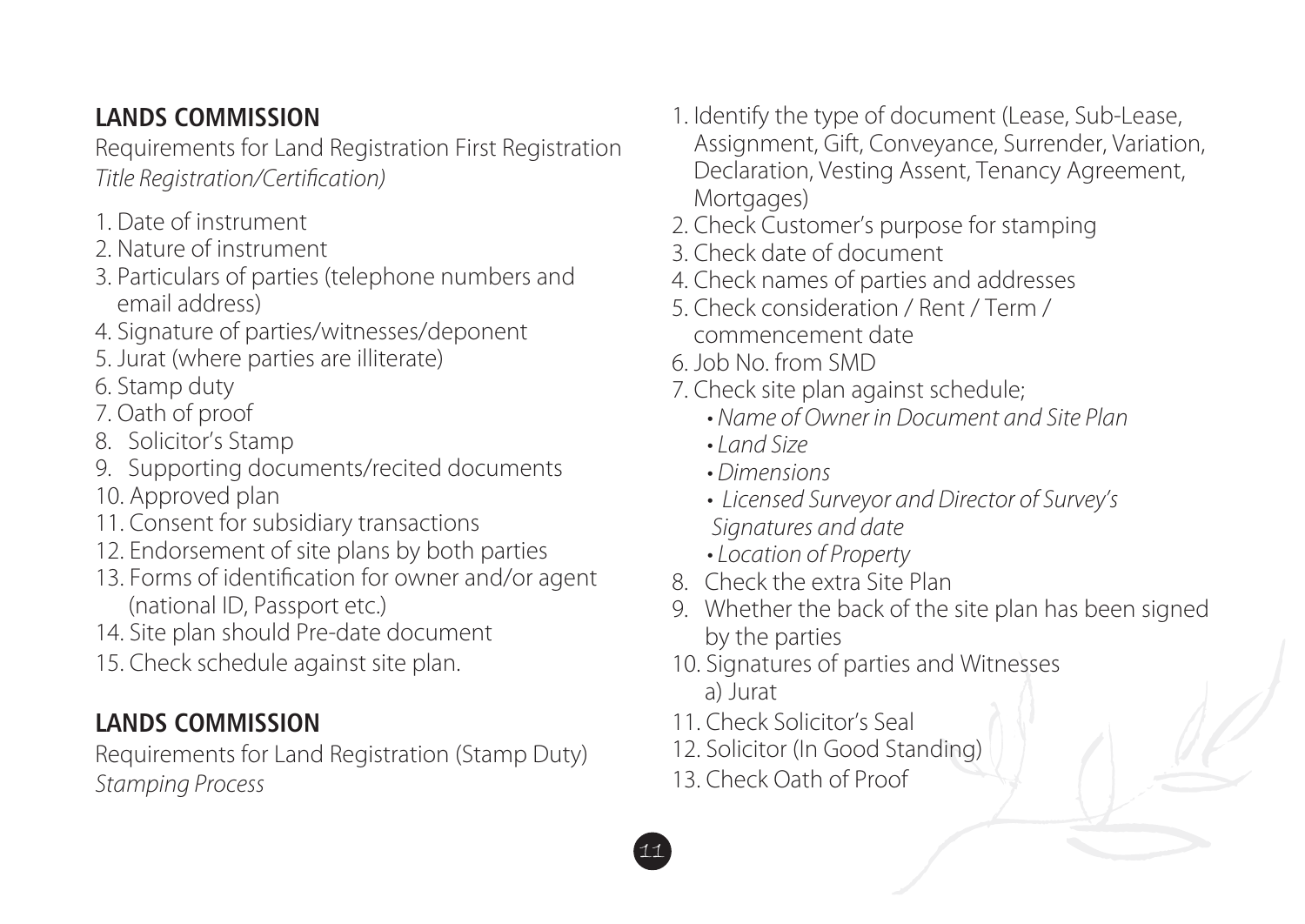# Report Corruption 0800 100 25 Now to ALAC on

#### Corporate Office H/No. 21 Abelenkpe Road (Near the Abelenkpe Traffic Light on the 37 Achimota Road) Abelenkpe - Accra

**O MARKETTERS** 

**THE WOMEN LAND & COREUPTION**<br>IN AFRICA PROJECT rig to trajes and Livelinears of Mini-and Shows<br>Provis activities which also Competitive Construction<br>Livel Administration and Land Deals

Postal Address P.M.B CT 317, Cantonments - Accra

#### Contact Numbers

Tel: +233 (0) 302 760 884/ 782 364 - 5/ 0303 939 470 Fax: +233 (0) 302 782 365

Email: info@tighana.org Website: www.tighana.org